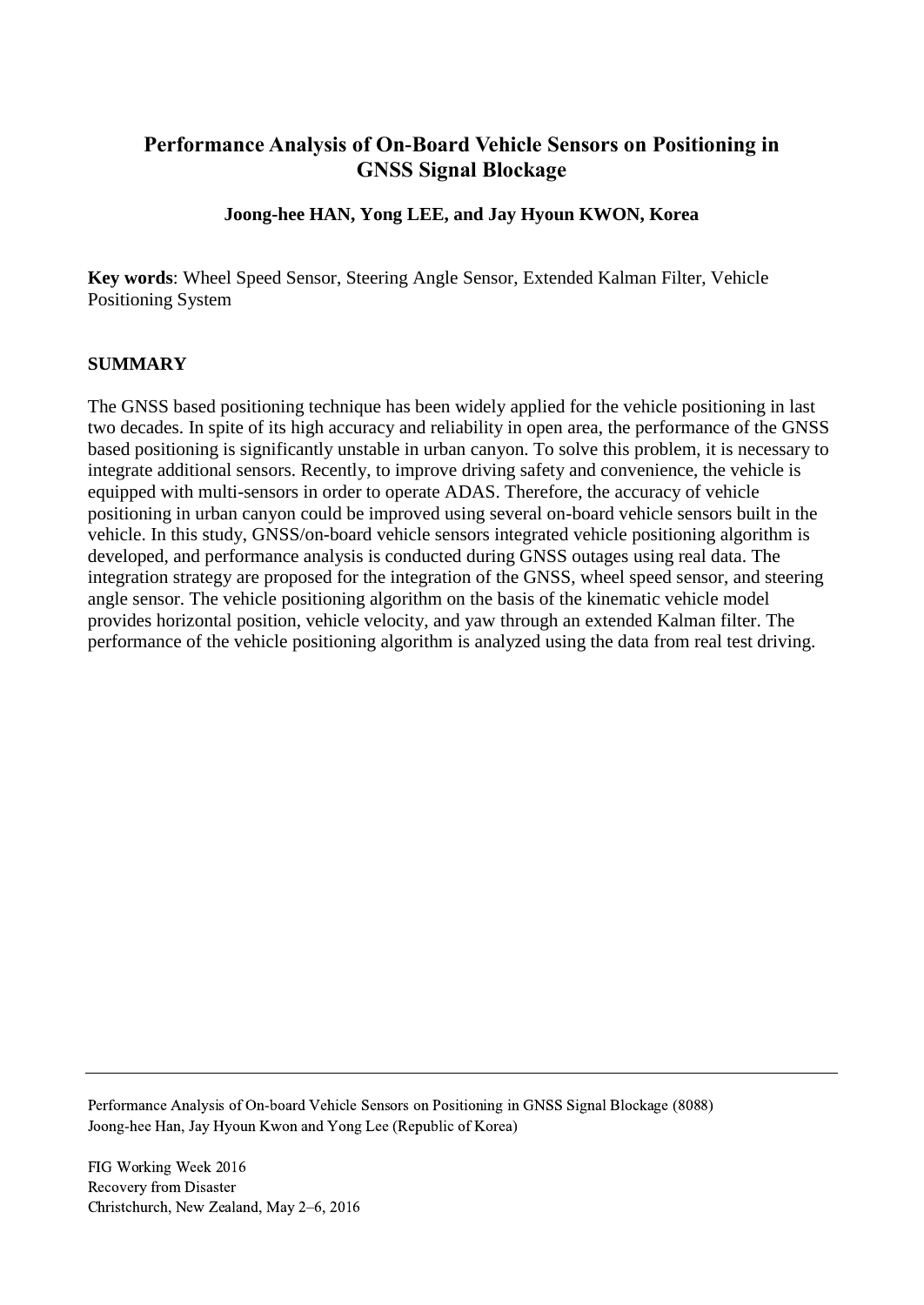# **Performance Analysis of On-Board Vehicle Sensors on Positioning in GNSS Signal Blockage**

## **Joong-hee HAN, Yong LEE, and Jay Hyoun KWON, Korea**

### **1. INTRODUCTION**

The GNSS-based positioning technique has been broadly applied for the automotive navigation system. Although it provides the navigation solution with high accuracy for a long time, it is unable to ensure the continuity and the reliability in an urban canyon. To overcome this kind of problem, new types of navigation systems which combine GNSS with dead-reckoning system based on a micro electro mechanical systems (MEMS) based inertial measurement unit (IMU) and various estimation techniques, were studied in the previous studies (Shin, 2005; Godha and Cannon, 2007; Zhou *et al*., 2010; Zhao, 2011; Quinchia *et al*., 2013). However, the accuracy and the reliability of dead-reckoning system based on the MEMS-IMU are significantly degraded due to large uncertainties in the MEMS-IMU output when GNSS signal is blocked for several minutes. Also, if MEM-IMU can provide the navigation solution to fulfill the requirement accuracy for the automotive navigation system, it is far too costly for use in the commercial navigation system.

Recently, advanced driver assistance system (ADAS) applications including anti-lock brake system, vehicle stability control system, and adaptive cruise control are being applied to the passenger car to improve safety and convenience in driving. Since numerous on-board vehicle sensors (e.g. steering angle sensor, wheel speed sensor, gravity sensor, radar, and camera) have been equipped to operate ADAS application, those sensors would be applied to compensate the limitations of the GNSS-based positioning technique. Especially, the integration of GNSS with both a steering angle sensor (SAS) and a wheel speed sensor (WSS) that are standard equipment in passenger car has been extensively studied to estimate reliable vehicle states for localization as well as vehicle dynamic control in the limited GNSS visibility environments. Despite that, additional research to analyze the performance of vehicle state estimation is necessary. It is because the performance could be largely dependent on the driving environment and the filter design.

In this study, a vehicle positioning algorithm that integrates GNSS with on-board vehicle sensors (wheel speed sensor and steering angle sensor) is developed to analyze the performance of on-board vehicle sensors on positioning in the environment of GNSS signal blockage. And then, the performance analysis of WSS/SAS integration during GNSS outages is conducted.

Performance Analysis of On-board Vehicle Sensors on Positioning in GNSS Signal Blockage (8088) Joong-hee Han, Jay Hyoun Kwon and Yong Lee (Republic of Korea)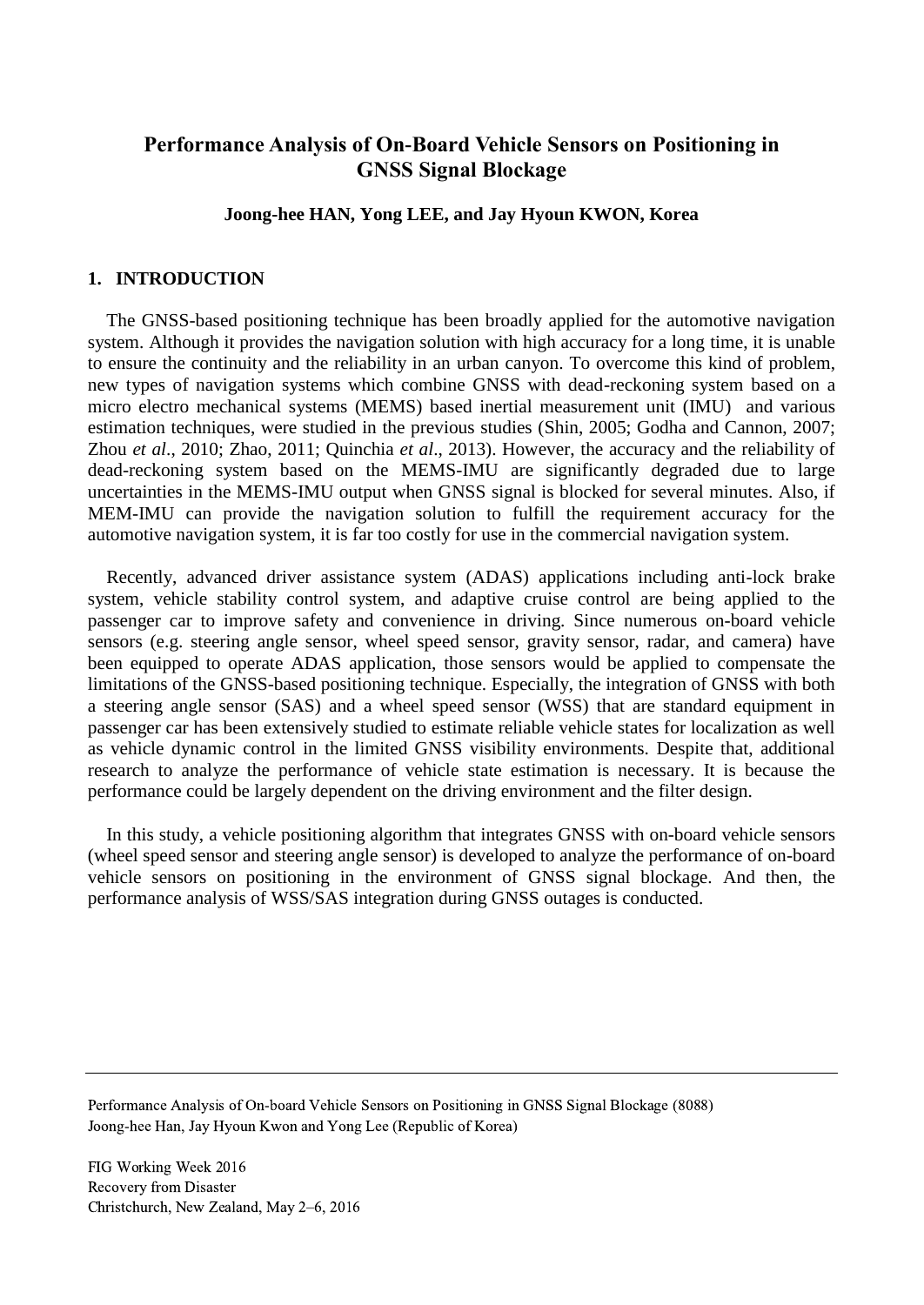#### **2. GNSS/ON-BOARD VEHICLE SENSOR INTEGRATION**

#### **2.1 Vehicle Motion and Mechanization Equation**

The bicycle model is the one of the popular models to represent the motion of the ground vehicle. The bicycle model is classified into two models: the kinematic vehicle model which derives geometric relationship and the dynamic vehicle model which considers the lateral vehicle motion(Rajamani, 2006). While the kinematic vehicle model is suitable for the low-speed motion of the vehicle, the dynamic vehicle model is applied for high-speed and large wheel slip condition (Jo *et al*., 2012). Due to difficulties in acquiring parameters of the dynamic vehicle model such as front and rear slip angle, tire cornering stiffness, and angular speed of the wheels (Shin, 2005), the kinematic vehicle model is applied in this study.



**Figure 2.1 The kinematic vehicle model**

Figure 2.1 shows the kinematic vehicle model. In the bicycle model, a pairs of left and right wheels are represented by a central wheel. In the figure, point A and B represent the center of the front and the rear wheels, respectively. The center of gravity of the vehicle is point C. The distances from C to point A and B are  $l_f$  and  $l_r$ .  $\alpha_f$  describes the front wheel steering angle from steering angle sensor and steering ratio. The magnitude of velocity at point C is denoted by V.  $\psi$  is the yaw angle, and  $\beta$  is the vehicle slip angle. The equations of vehicle motion are shown as below:

$$
\begin{bmatrix} \dot{n} \\ \dot{e} \end{bmatrix} = \begin{bmatrix} \cos(\psi + \beta) & -\sin(\psi + \beta) \\ \sin(\psi + \beta) & \cos(\psi + \beta) \end{bmatrix} \begin{bmatrix} v_x^b \\ v_y^b \end{bmatrix}
$$
 (2.1)

Performance Analysis of On-board Vehicle Sensors on Positioning in GNSS Signal Blockage (8088) Joong-hee Han, Jay Hyoun Kwon and Yong Lee (Republic of Korea)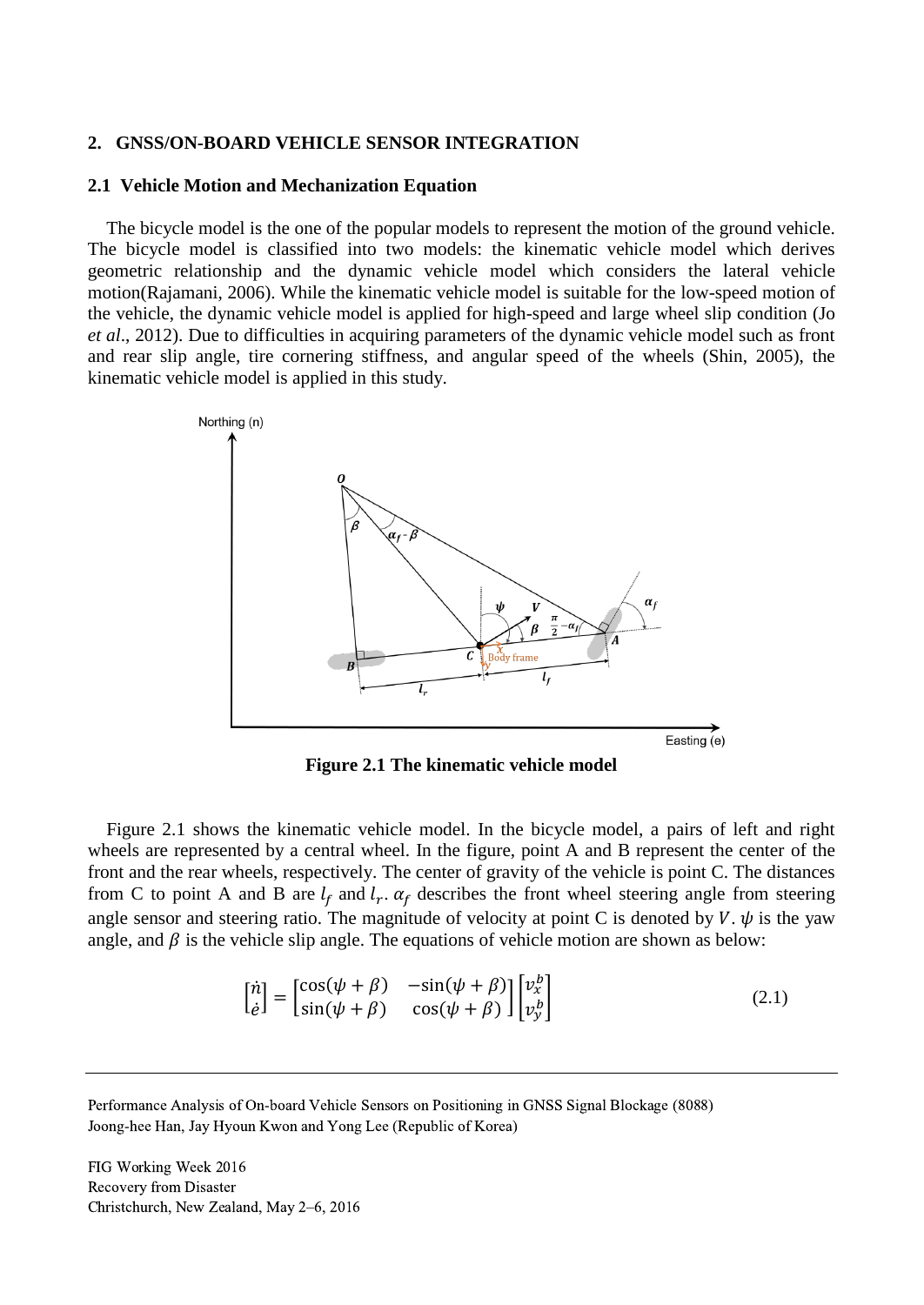$$
\dot{\psi} = \frac{v \cos(\beta)}{L} \tan(\alpha_f) \tag{2.2}
$$

$$
\beta = \tan^{-1}\left(\frac{l_r \tan(\alpha_f)}{L}\right) \tag{2.3}
$$

where  $\dot{n}$  and  $\dot{e}$  are the north and east velocity in the navigation frame, respectively;  $\dot{\psi}$  is the angular velocity of vehicle;  $L = l_f + l_r$  is the wheelbase of vehicle;  $v_x^b$  and  $v_y^b$  are the body velocity computed from Equation (2.4).

$$
\begin{bmatrix} v_x^b \\ v_y^b \end{bmatrix} = \begin{bmatrix} v_x^w \\ 0 \end{bmatrix} + \begin{bmatrix} 0 \\ -l_r \end{bmatrix} \dot{\psi}^w \tag{2.4}
$$

The Longitudinal velocity  $v_x^w$  and the yaw rate  $\dot{\psi}^w$  at the center of rear wheels are computed based on the rear wheel speed sensor measurement using following equations.

$$
v_x^w = \frac{v_L^w + v_R^w}{2} \tag{2.5}
$$

$$
\dot{\psi}^w = \frac{v_L^w - v_R^w}{T_r} \tag{2.6}
$$

where  $v_L^w$  and  $v_R^w$  are the rear left and rear right wheel speed, respectively;  $T_r$  is rear track width of vehicle.

#### **2.2 GNSS/On-board Vehicle Sensor Integration**

Figure 2.2 shows the GNSS/SAS/WSS integration strategy. The vehicle positioning algorithm is implemented based on an extended Kalman filter (EKF). Horizontal position, velocity, yaw, slip angle are computed using kinematic vehicle model at 50Hz when WSS and SAS measurements are available. The position measument of GNSS code based absolute positioning is integrated by a loosley coupled strategy at 1 Hz. The state vector of sensor error is composed of wheel speed sensor scale factor, and steering angle sensor scale factor.

Performance Analysis of On-board Vehicle Sensors on Positioning in GNSS Signal Blockage (8088) Joong-hee Han, Jay Hyoun Kwon and Yong Lee (Republic of Korea)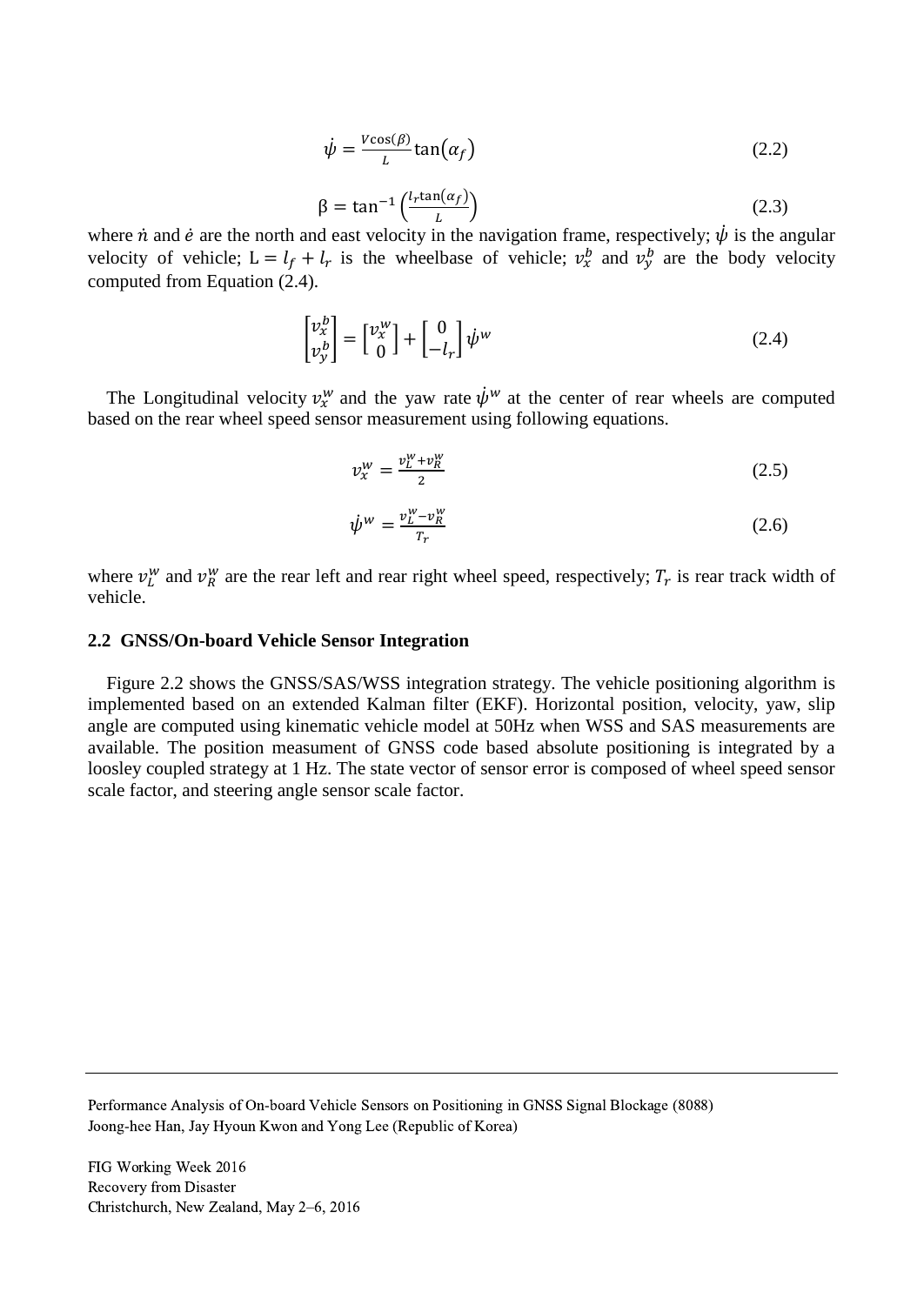

**Figure 2.2 GNSS/SAS/WSS Integration Strategy**

## **3. PERFORMANCE ANALYSIS**

## **3.1 Test Descriptions**

Test was conducted on November 9, 2015 in nearby Daegu Gyeonbuk Institute of Science and Technology (DGIST), which is suburban area. The test trajectory is shown in Figure 3.1. The total duration of test is approximately 32 minutes with frequent stops due to the traffic sign. The total distance traveled was about 11 km. The speed of the vehicle varies  $0 \sim 65$ m/h.

The on-board vehicle sensor data were obtained from an in-vehicle network CAN without installation. The position information of GNSS code based absolute positioning were acquired by a NovAtel's DL-V3-GENERIC receiver. To evaluate the performance of the proposed algorithm, the reference data was generated by an Applanix's POS LV 520 system in post-mission.

Performance Analysis of On-board Vehicle Sensors on Positioning in GNSS Signal Blockage (8088) Joong-hee Han, Jay Hyoun Kwon and Yong Lee (Republic of Korea)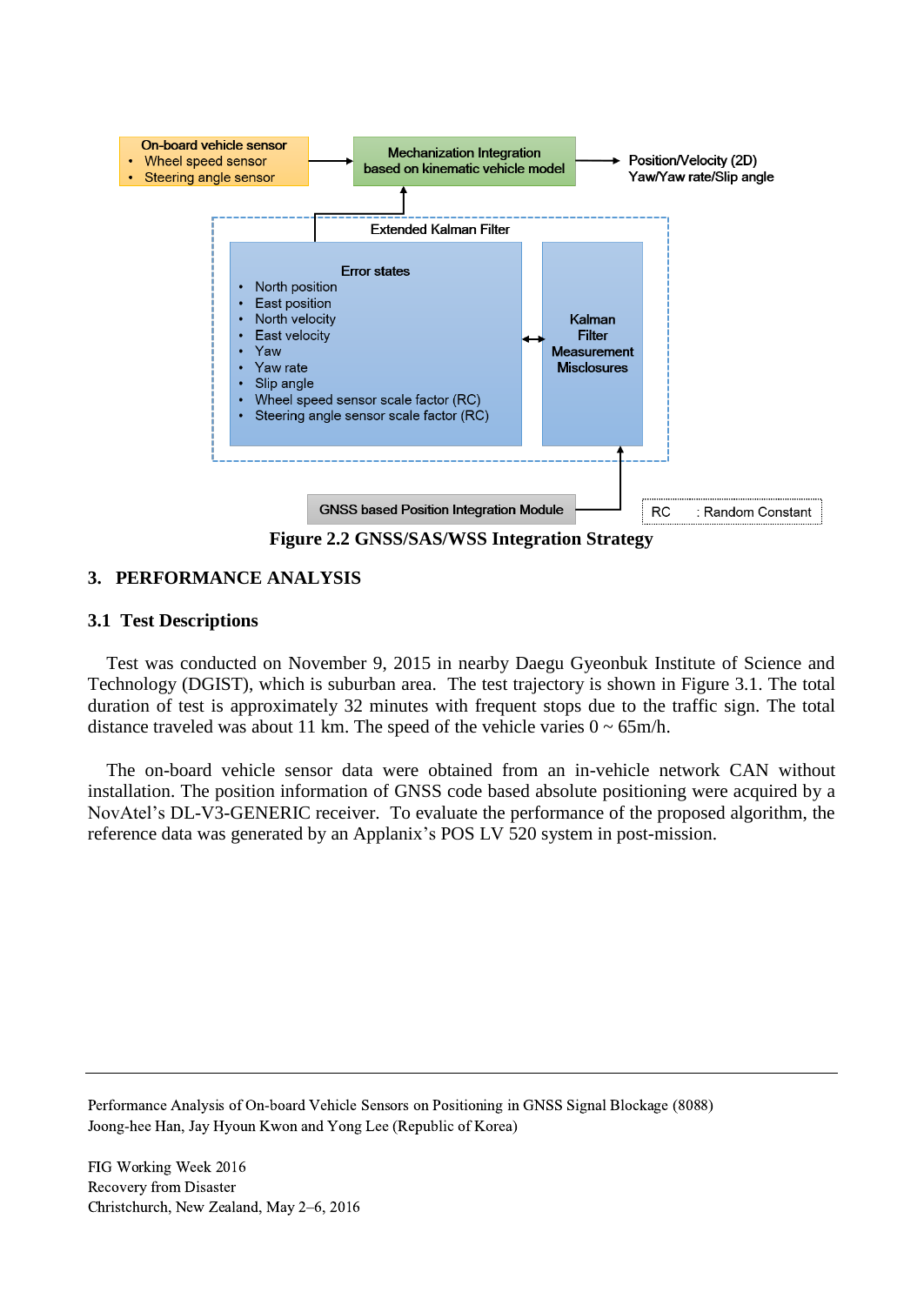

**Figure 3.1 Test trajectory with simulating GNSS outage**

To analyze the performance of on-board vehicle sensors on positioning during GNSS, three GNSS outages were simulated with a duration of 30s. The simulated GNSS outages are labelled by the red lines in Figure 3.1. The speed and ellipsoidal height from reference data associated with three simulated GNSS outages are shown in Figure 3.2.

In the case of GNSS outage 1, the vehicle is travelling along a straight path on a flat road. The vehicle in GNSS outage 2 is moved along a sharp corner path on sloping road. The case of GNSS outage 3 contains three speed bump on sloping road. There are relatively large change in the speed.



**Figure 3.2 Speed and Eliposidal height of Vehicle in GNSS outages 3.2 Performance Analysis**

In the performance analysis, we compared the horizontal position error of SAS/WSS integration on different vehicle dynamics during GNSS outages. The horizontal position of SAS/WSS integration with reference data for the three GNSS outages is presented in Figure 3.3. The statistics

Performance Analysis of On-board Vehicle Sensors on Positioning in GNSS Signal Blockage (8088) Joong-hee Han, Jay Hyoun Kwon and Yong Lee (Republic of Korea)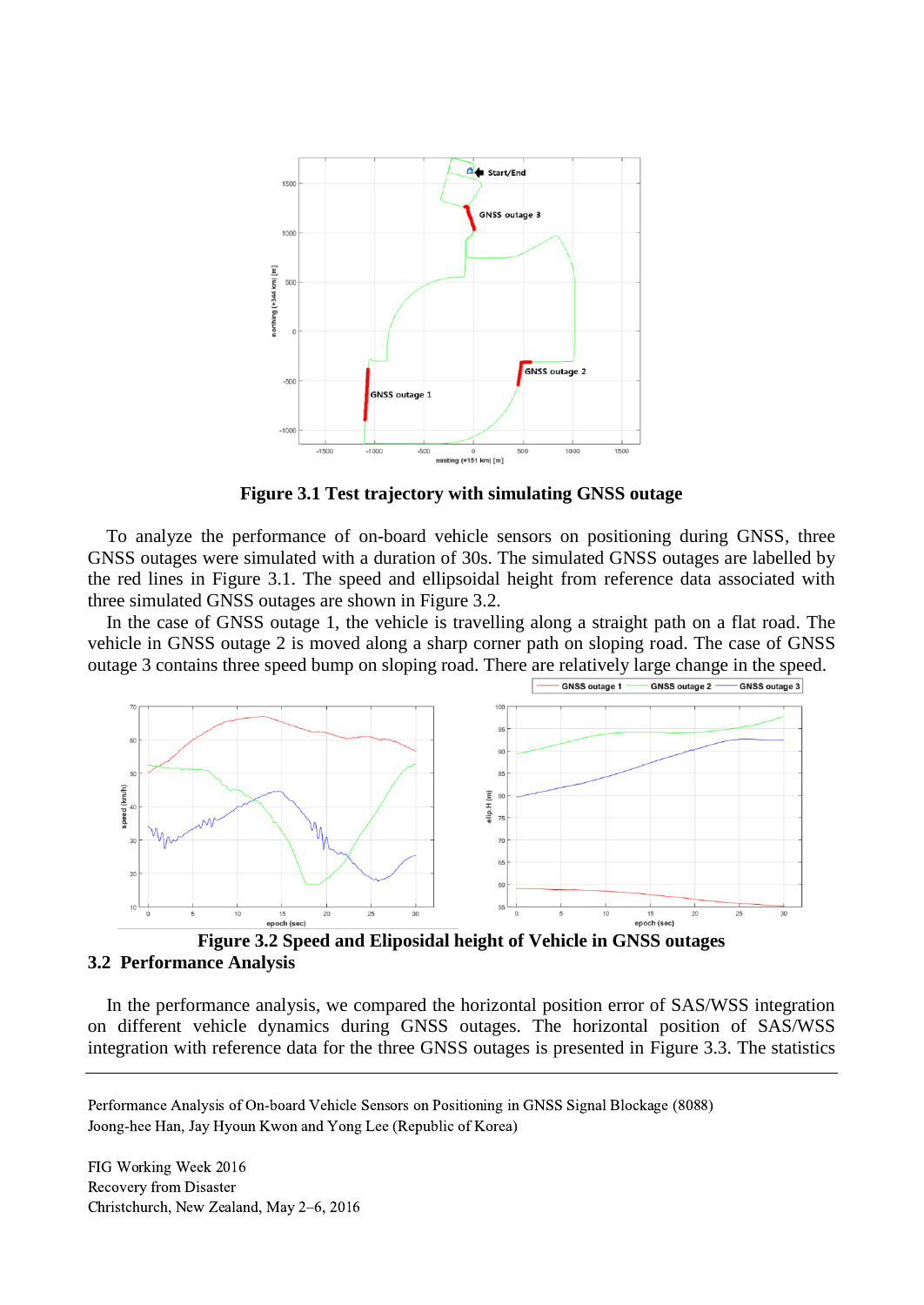of the horizontal position error are summarized in Table 3.1. In spite of travelling straight path, GNSS outage 1 presents the worst result, having a maximum horizontal error 49.66 m and a mean horizontal error of 20.74 m. In the case of GNSS outage 2, during the turns, the horizontal position error drastically increased owing to large uncertainty of yaw rate derived from on-board vehicle sensor. From the above results, it seems that the accuracy of position is drastically degraded when the vehicle travels on an abrupt turn in the road or at a very high speed.



**Figure 3.3 Horizontal Position during GNSS outages**

| Outage | <b>Duration</b> | <b>Average Speed</b> | <b>Horizontal Position Error</b> |        |
|--------|-----------------|----------------------|----------------------------------|--------|
|        | (sec)           | (km/h)               | Mean(m)                          | Max(m) |
|        | 30              |                      | 19.62                            | 49.66  |
|        | 30              | 39                   | 5.60                             | 15.34  |
|        | 30              |                      | 8.51                             | 13.62  |

**Table 3.1 Maximum and mean horizontal position error during GNSS outages**

In order to analyze the relationship between the vehicle speed and positon error, the vehicle velocity is derived by the measurement of wheel speed sensors using equation 2.4. And then, we compared the vehicle speed derived rear wheel speed sensor and the vehicle speed error with respect to reference data. As seen in Figure 3.4, the error of vehicle speed derived rear wheel speed sensor is generally increased along with magnitude of vehicle speed. Also, the magnitude of vehicle speed outlier is proportional to the magnitude of vehicle speed. It is seem that the result of GNSS outage 1 might be caused by wheel slipping and skidding due to whether uneven road or vehicle dynamic force. Therefore, we consider this is due to the better estimation of SAS/WSS integration which needs more analysis.

Performance Analysis of On-board Vehicle Sensors on Positioning in GNSS Signal Blockage (8088) Joong-hee Han, Jay Hyoun Kwon and Yong Lee (Republic of Korea)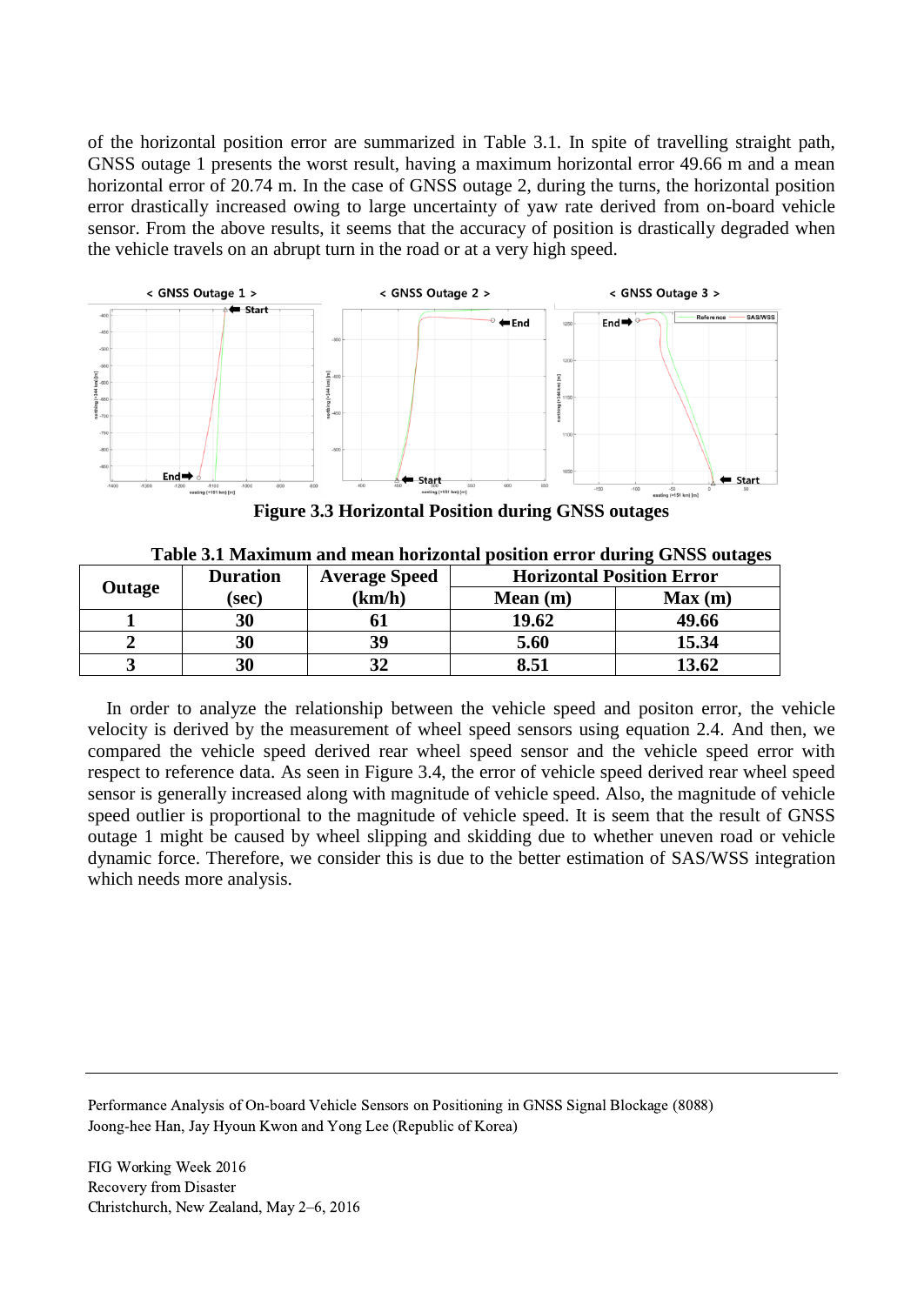



### **4. CONCLUSION**

In this paper, we presented the development of GNSS and steering angle sensor, and wheel speed sensor integration algorithm for land vehicle. The algorithm is implemented in a loosely coupled mode through an extended Kalman filter. To analyze the performance of dead-reckoning algorithm based on steering angle sensor and wheel speed sensor, the sensor and reference data was acquired by real test driving. Three simulated GNSS outages were set considering the vehicle dynamic condition. The results of performance analysis that the accuracy of WSS/SAS integration is affected by vehicle dynamics such as abrupt turn and very high speed. Also, the uncertainty of vehicle speed sensor measurement is correlated with vehicle speed. In order to improve the proposed algorithm, we will conduct the additional performance analysis, filter tuning and additional sensor integration.

### **ACKNOWLEDGEMENT**

This research was supported by Basic Science Research Program through the National Research Foundation of Korea(NRF) funded by the Ministry of Education(NRF-2015R1D1A1A01061319).

### **REFERENCES**

- Godha, S., and Cannon, M. E, (2007). *GPS/MEMS INS integrated system for navigation in urban areas*, GPS Solutions, 11(3), 193-203.
- Jo, K., Chu, K., & Sunwoo, M, (2012). *Interacting multiple model filter-based sensor fusion of GPS with in-vehicle sensors for real-time vehicle positioning*, Intelligent Transportation Systems, IEEE Transactions on, 13(1), 329-343.
- Quinchia, A. G., Falco, G., Falletti, E., Dovis, F., and Ferrer, C. (2013), *A comparison between different error modeling of MEMS applied to GPS/INS integrated systems*, Sensors, 13(8), 9549-9588.

Rajamani, R. (2006), *Vehicle Dynamics and Control*, Springer-Verlag, New York, USA.

Performance Analysis of On-board Vehicle Sensors on Positioning in GNSS Signal Blockage (8088) Joong-hee Han, Jay Hyoun Kwon and Yong Lee (Republic of Korea)